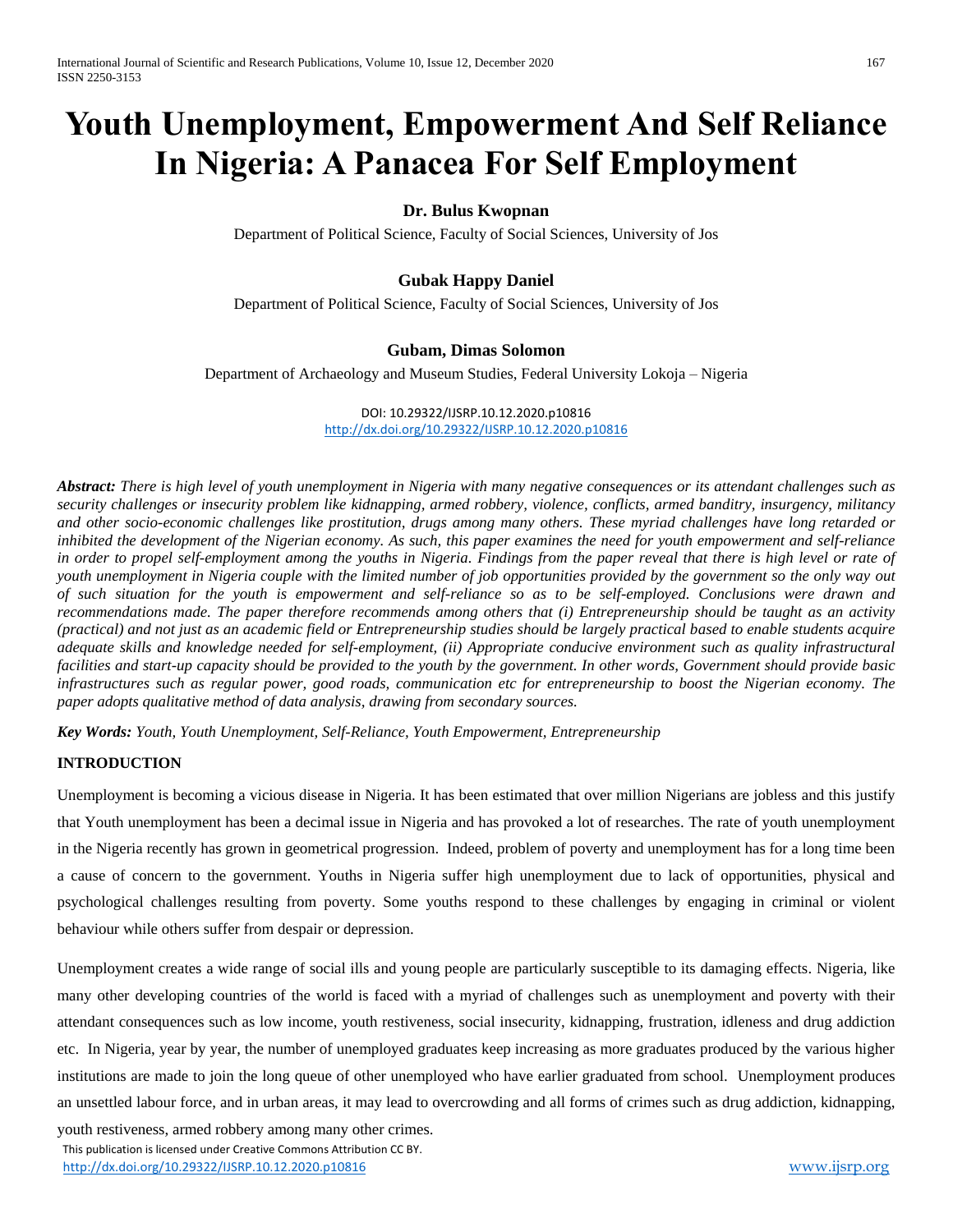Successive governments in Nigeria have at one time or the other created many intervention schemes to stem out poverty, unemployment and empower the youths and women in the country. In other words, to address the problems or challenges of youth unemployment and making the youth self-employed and self-reliant, the Nigerian government both at the federal and state levels have in the past and the present initiated and implemented several youth empowerment programmes tailored towards addressing the youth unemployment situation in Nigeria. In other words, the Federal Government of Nigeria in an effort to fight unemployment and create jobs for its teeming youths has at various times designed policies, programmes and established agencies such as: Family Economic Advancement Programme (FEAP), Nigerian Agricultural Bank (NAB) incorporated in 1973, renamed in 1987 to Nigerian Agricultural and Cooperative Bank (NACB and merged in 2000 the People's Bank of Nigeria (PBN) and took over the risk assets of Family Economic Advancement Programme (FEAP) to become Nigerian Agricultural Cooperative and Rural Development Bank Limited, (NACRDB) and was shortened to Bank of Agriculture (BOA). Agricultural programmes such as Youth Employment in Agriculture Programme (YEAP) aimed at reducing poverty and vulnerability, Directorate of Food, Road and Rural Infrastructure (DFRRI), Poverty Alleviation Programme (PAP), National Poverty Eradication Programme (NAPEP), National Directorate of Employment (NDE), Subsidy Reinvestment and Empowerment Programme (SURE-P), Economic Empowerment and Development strategy (NEEDS), N-Power, Youth Enterprise with Innovation in Nigeria (YouWin), Youth Empowerment and Development Initiative (YEDI), Niger-Delta Development Commission's (NDDC), North East Development Commission (NEDC), National Accelerated Food Production Programme (NAFPP), National Social Investment Programme (NSIP), University Entrepreneurship Development Programme (UNEDEP) to promote self-employment among the youth, right from higher institutions of learning among others.

The federal government of Nigeria in 2004 launched another poverty alleviation scheme at all three tiers of government packaged as National Economic Empowerment Development Strategy (NEEDS), the State Economic Empowerment Development Strategy (SEEDS) and Local Economic Empowerment Development Strategy (LEEDS), holistically, operated at all three levels respectively with the aim of eradicating poverty in Nigeria. Despite all the above attempts to alleviate poverty, it is still a mirage, and as a result, the international community felt it needs to act fast and the United Nations (UN) in 2005 launched the Millennium Development Goals (MDGs) as part of effort to accelerate the attainment of MDG's ahead of the 2015 targeted date . However, the programme could not achieve most of the set goals as most African countries could not meet the said target. Given the above challenges, the Sustainable Development Goals (SDGs) came into being aimed at ending poverty, protect the planet and ensure prosperity for all. Each goal has specific target to be achieved over the next 15 years.

These programmes are aimed at empowering the people particularly the youths and addressing various manifestations of unemployment and poverty. Meanwhile, under the present economic hardship that is currently being experienced in Nigeria, there are fears that the present programme (SDGs) might also go in the way of its predecessor that is, MDGs.

Besides, as the global economy slows down with signs that it is heading towards recession, there are chances that many more nations will face socio-economic crises that would require urgent attention. This means that without rapid economic growth to sustain the nascent democratic gains, youth empowerment, poverty and unemployment situations will be grimmer as more youths will become less empowered, unemployed with varying consequences for national security. Hence, under the condition of high level of unemployment, there is urgent need to orientate the youths by inculcating in them self-empowerment, self-reliance and entrepreneurship. Human resources development and management could be an effective tool for youth empowerment, poverty reduction and self-reliance.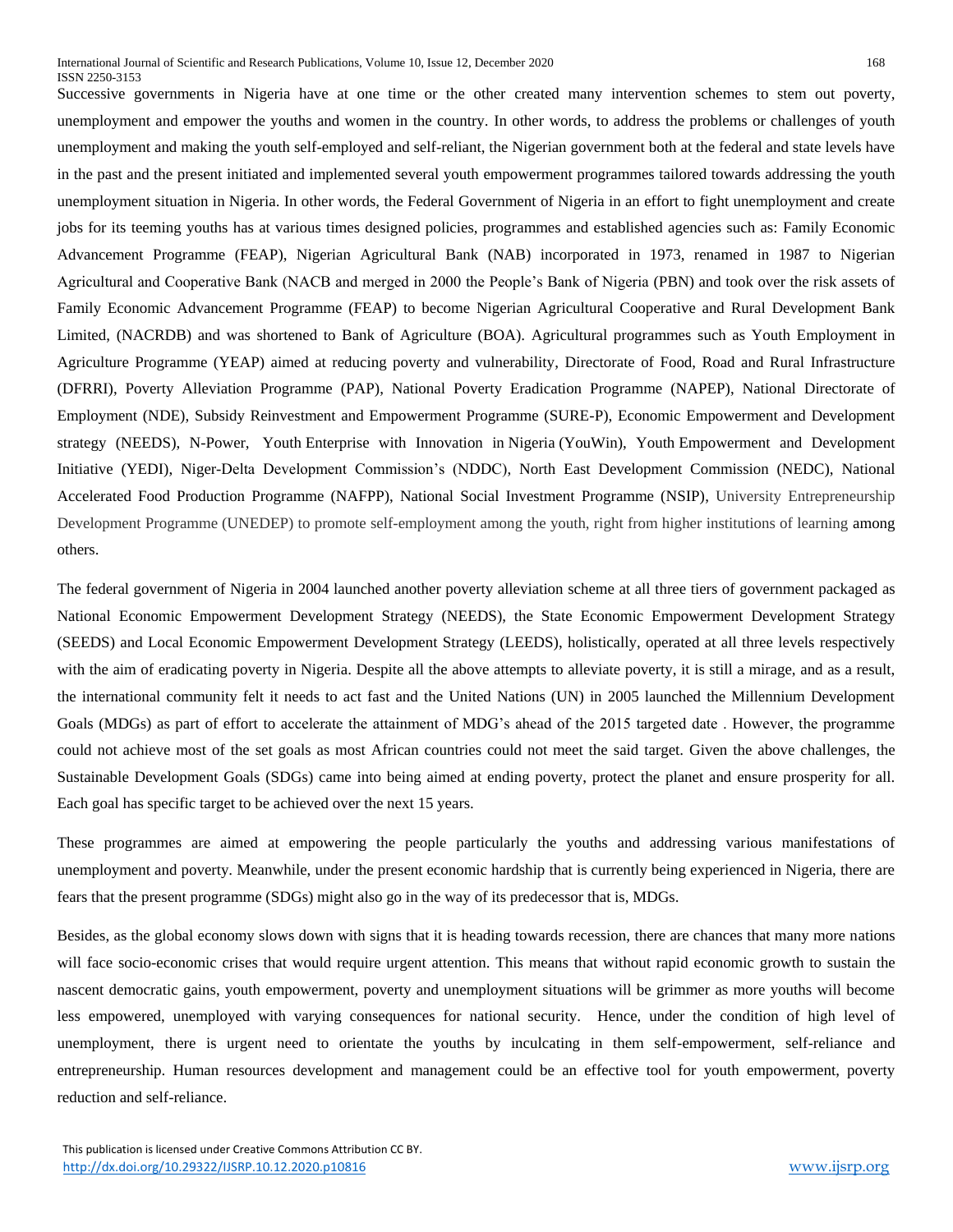Despite the initiation of this several programmes to address youth unemployment and create employment opportunities and reduce poverty for the youths by the government, they have not maximally achieved desired results (some relevant results have been achieved). However, poor funding as well as the irresponsible and corrupt implementation of these programmes have prevented government from achieving the noble objectives for which the programmes were instituted. Also, poor budgetary allocations, management and governance problems have afflicted most of the programmes, resulting in facilities not being completed, broken down, abandoned or ill-equipped. Again, lack of accountability and transparency made the programmes serve as conduit pipes for draining national resources. Their failure is also due to poor implementation, corruption of government officials and public servants, poor targeting mechanism and failure to focus directly on the poor.

Also, the scenario painted above arises because majority of these youths lack entrepreneurial skills to be self-employed.

### **CONCEPTUAL CLARIFICATION OR DEFINITIONS OF KEY CONCEPTS**

After a careful study of various literatures on the subject matter, the study generally derived some of the various definitions of the key concepts as follows:

Youth: United Nation General Assembly defined youth as between the ages of 15-24. From the Nigerian context, the youths are segment of the population in a society within the age bracket of  $18 - 35$  years. Usually, they tend to be active, vibrant, daring with lots of useful energy if put to positive use. The youths have contributed immensely to the development of the country from pre-colonial, independent and post independent or post-colonial era. Notwithstanding their positive contribution to the country, they constitute the critical and volatile segment of the society. The UNDP further emphasized on young women and men ages 15-24 and extend the inclusion of young men and women within the age bracket of 25-30 and even beyond age 35 based on contextual realities, regional and national youth policy directives.

**Unemployment:** Unemployment is situation in which people who are willing to work at the prevailing wage rate are unable to find jobs. It can also mean a state of worklessness experienced by persons who are members of the labour force, who perceived themselves and are perceived by others as capable of working. Unemployment from the perspective of the British Department of Employment, affirms that unemployed is a school-lever who is not in paid employment but who is available for working. In the view of the United Nations, unemployment consists of all persons who during the reference period, were not working but who were seeking work for pay or profit, including those who never worked before. It also indicates numbers of the economically active population who are without work but available for and seeking work, including people who have lost their jobs and those who have voluntarily left work. It can also be seen as asituation where people who are willing and capable of working are unable to find suitable paid employment. It is one of the macro-economic problems which every responsible government is expected to monitor and regulate. The higher the unemployment rate in an economy the higher would be the poverty level and associated welfare challenges.

**Self-Reliance:** Generally, it is the ability to think and act without the help or influence of others, the ability to decide what you should be or do. Self-reliance encourages the need for people to improve their living conditions using home initiatives and resources at their disposal. It is also seen as development that relies on "internal" resources as opposed to development that relies heavily on "external" resources. Self-reliance is synonymous with self-sufficiency. It means doing things for ourselves rather than having things done for us. Self-reliance is the personal initiative in the ability and effort to identify, harness and manage effectively and efficiently the personal and collective resources, human or natural in the immediate surroundings in order to uplift one's or a people's quality of life, standard of living and condition of existence. It also refers to the sole dependence of individual capabilities to improve life and the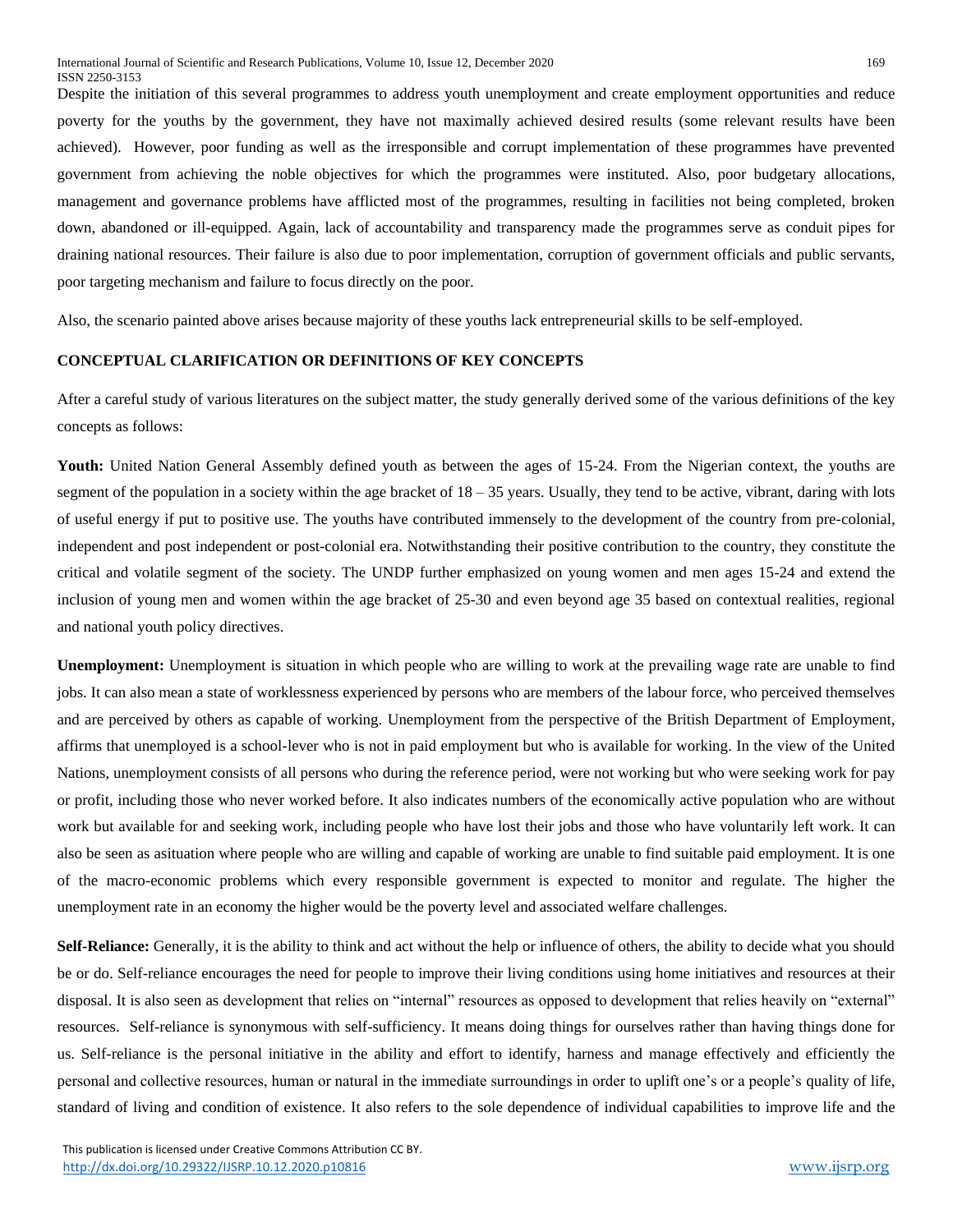ability of an individual to rely on him/herself in order to accomplish a specific task and progress in it. The idea of self-reliance lays heavily on youth empowerment by training of mind and body of the youth for proper integration in to the society and for positive development.

**Youth Empowerment:** The process of continuous improvement of the youth development, structures, institutions and programmes in order to create a social condition, ensure the rights of the youth are advanced and protected, their welfare enhanced, and their effective functioning and self-actualization ensured. Youth development is a sine-quo-non for youth empowerment.

**Entrepreneurship:** Can be seen as the ability to identify and evaluate business opportunities, gather the necessary resources, initiate appropriate actions to ensure success and implement actions to take advantage of the opportunities for rewarding outcomes. Entrepreneurship in a country is an engine for job creation and innovation. It can also be view as the ability to perceive and undertake business opportunities, taking advantage of scares resources utilization. Entrepreneurship is also the process of creating something new with value by devoting the necessary time and effect assuming the accompanying finance psychic and social risk and reserving the resulting rewards of monetary and personal satisfaction and independence. Entrepreneurship education is a form of education that seeks to provide knowledge, skills, attitude and motivation to students for entrepreneurial success in any setting. It equips people with the ability to seek investment opportunities.

#### **CAUSES OF YOUTH UNEMPLOYMENT IN NIGERIA**

Some of the main causes of youth unemployment in Nigeria are as follows:

**1. Rural Urban Migration:** Rural-urban migration is usually explained in terms of push-pull factors. The push factors include the pressure resulting from man-land ratio in the rural areas and the existence of serious underemployment arising from the seasonal cycle of climate. Lack of infrastructural facilities, which makes the rural life unattractive. Youths move to urban areas with the probability of securing lucrative employment in the industries. In addition to this, there is the concentration of social amenities in the urban centers. This meant that the rural areas are neglected in the allocation of social and economic opportunities.

**2. Rapid Population Growth.** Nigeria is the most populous nation in Africa. The high population growth rate has resulted in the rapid growth of the labour force, which is far outstripping the supply of jobs. The fast growth of population on Nigeria's unemployment problem is multifaceted. It affects the supply side through a high and rapid increase in the labour force relative to the absorptive capacity of the economy.

**3. The Outdated School Curricula and Lack of Employable Skills.** Some scholars and commentators have argued that as far as the formal sector is concerned, the average Nigeria graduate is not employable and, therefore, does not possess the skills needed by the employers of labour for a formal employment. After all, employers do not need people to pay or spend their money on but people that will help their organization grow and make more profit as the primary goal of every enterprise is to make profit. Mostly, this is attributed to the education system in Nigeria, with its liberal bias. The course contents of most tertiary education in Nigeria lack entrepreneurial contents that would have enabled graduates to become job creators rather than job seekers.

**4. The Rapid Expansion of the Educational System** which directly leads to increase in the supply of educated manpower above the corresponding demand for them. With the creation of six new universities in the countries by the President Goodluck Administration more youths graduate without jobs. This contributes to the problem of the youth unemployment in Nigeria. Presently, with many universities in Nigeria (both federal, state, and private) and the increasing demand for higher education there has been the problem of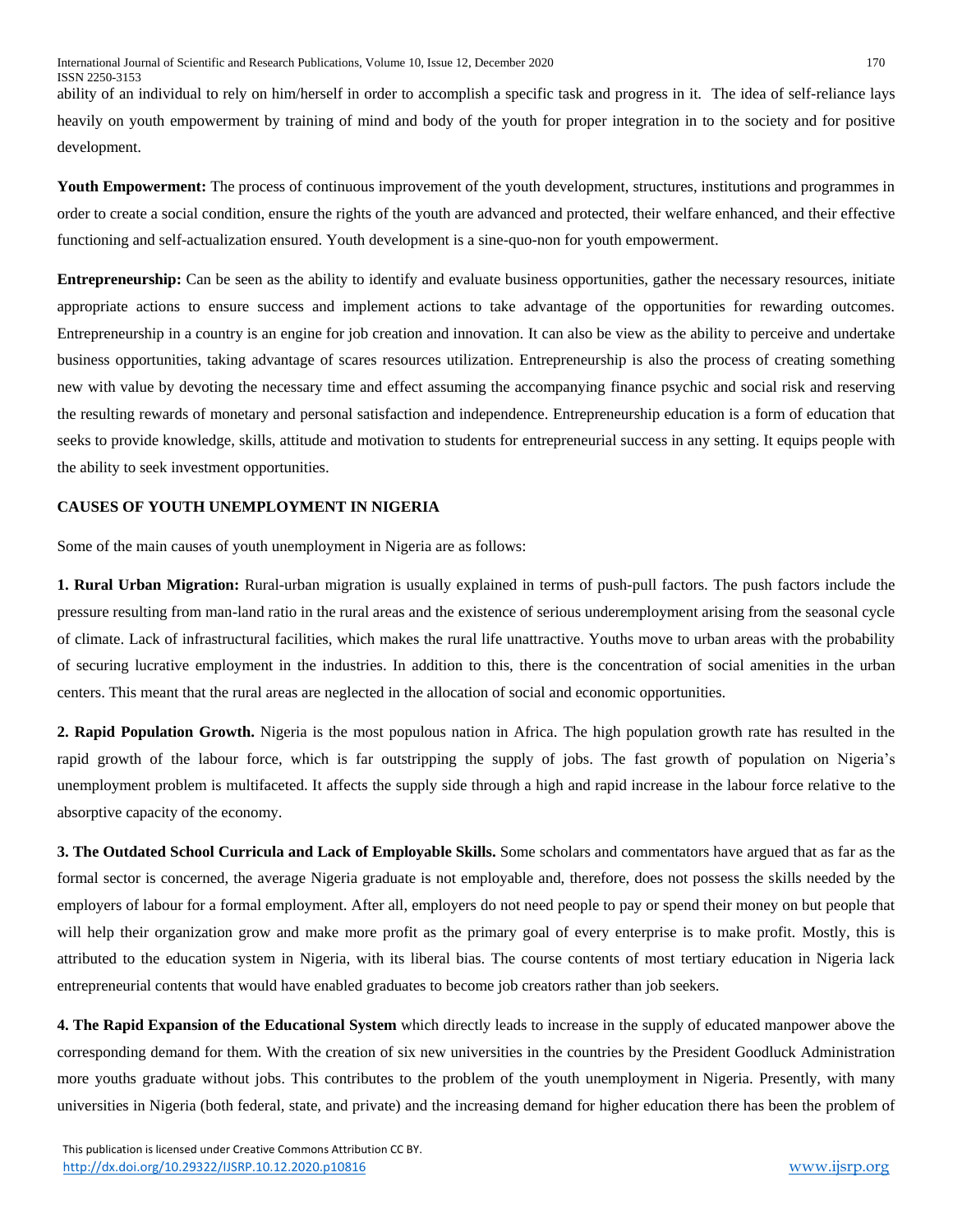suitable employment for the varieties of graduates who are turned out by these higher institutions every year. Ordinarily, this should not have been a problem, but the reality is that the Nigerian economy is too weak to absorb this large number of graduates.

**5. Lack of Vibrant Manufacturing Sector:** Also, there is no vibrant manufacturing sector which has the capacity to absorb unemployed youths in Nigeria. However, Nigeria is a country with numerous business and investment potentials due to the abundant, vibrant and dynamic human and natural resources it possesses. Even though the country has such potentials, it continues to experience its share of social, economic and political upheavals which have often stunted and retarded its growth and development into the regional economic power that it strives to attain. There is high rate of violent crimes in Nigeria. The fact is that Nigeria is becoming hostile to investment due especially to lack of steady and sustainable power supply energy crisis in spite of the various attempts are reviving this sector lading to firms depending on generators for their operation whose cost of buying, fueling and maintenance are high, thereby increasing the cost of operation in Nigeria. Also, high and multiple levies and taxations being paid by these companies, energy crises have combined to make the cost of doing business in Nigeria to be very high. When the industries and factories closed shops or relocated to a friendlier economic environment, workers were laid off and prospects of recruiting new ones were dashed. All these exacerbated the crisis of youth unemployment in the labor market.

**6. Corruption**: Corruption has permeated the entire social structure of the country and has robbed the country of developing a vibrant economic base. Funds meant for development projects have been misappropriated, diverted, or embezzled and stashed away in foreign banks, while some incompetent and corrupt bureaucrats and administrators in the public enterprises and parastatals have liquidated these organizations. The collaboration of the political elites, local and foreign contractors in the inflation of contract fees have robbed the country of the chances of using billions of dollars estimated revenue from the oil sale to develop a vibrant economy that would have created jobs for the youths in various sectors of the economy. The ruling (political) class failed because they replaced the vision, policy, and strategy, which should be the thrust of every leadership with transactions (contract award and other mundane money related activities), as each successive government took turns to prey on the nation's wealth, by using public power, resources, good will, utilities, instrument of abuse, and personal gains. Thus, crippling the economy and engendering and exacerbating unemployment which creates abject poverty, hunger and frustration; killing the zeal and means for entrepreneurship development in the Nigerian youths.

**7. Lack of Steady and Sustainable Power Supply:** Lack of Steady and Sustainable Power Supply or epileptic or intermittent power supply normally affects the productivity of infant or local industries there by reducing the rate of income in the country and forcing some of them out of business.

#### **COMPONENTS OF YOUTH DEVELOPMENT AND EMPOWERMENT**

**(1)** Youth Employment: Employment opportunities should be provided by the ruling elites to gainfully employ and empower the youths who incidentally are the future leaders. Where there is insufficient paid employment, the ruling petit-bourgeoisies should create enabling environment to sustain entrepreneurship and operation of small-scale ventures.

**(2) Youth Education and Training:** Education is power, it is one of the major indicators of measuring development. Therefore, youth training programs including vocational training through talent/skill assessment inventory.

**(3)** Entrepreneurship skill acquisition should be inculcated in the educational curriculum to cut across all specter of educational system in order to position the youths in act of management, analysis and effective operation of business.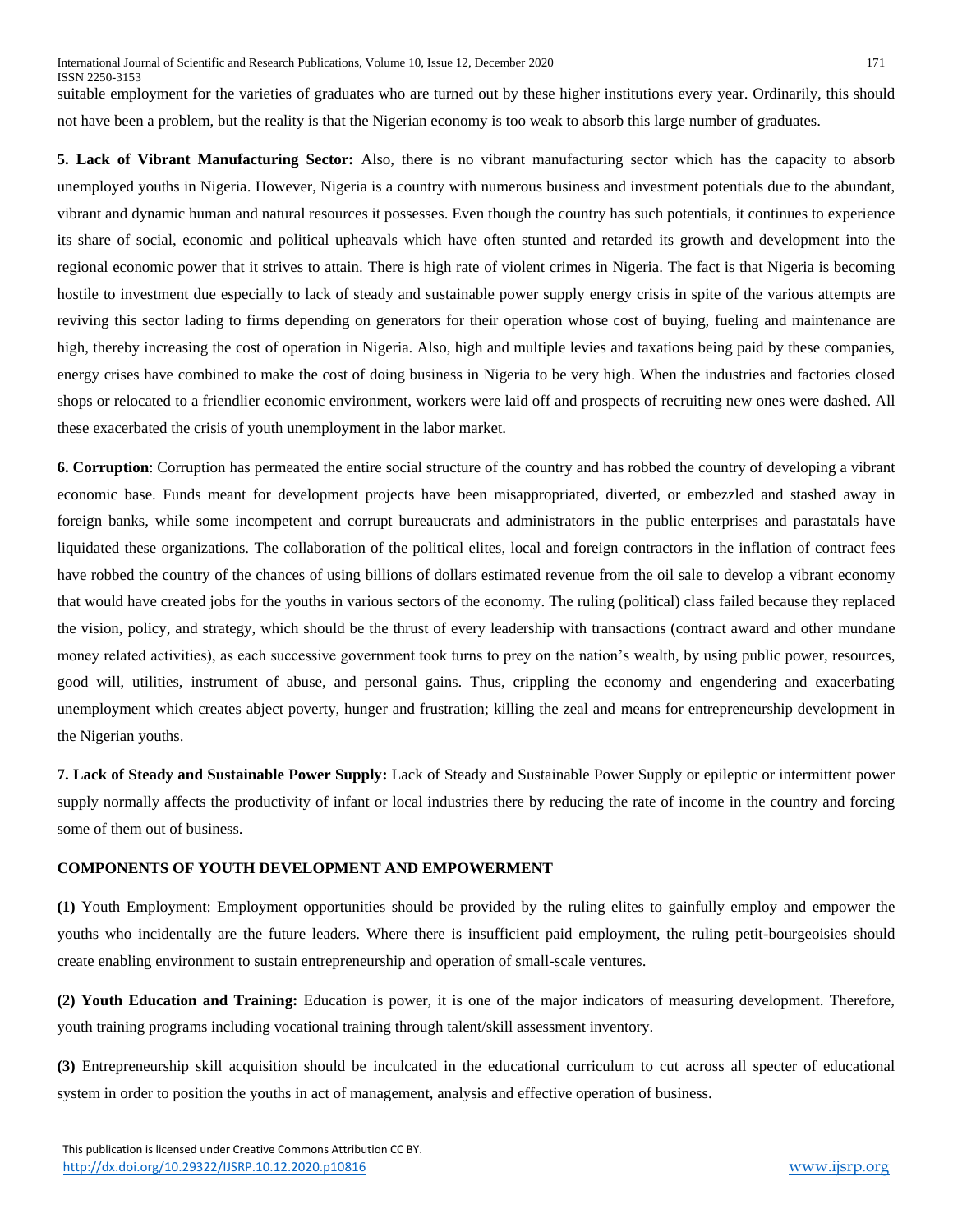**(4)** Research, evaluation and publication of such researches, especially those that relate to skill acquisition would foster youth development.

**(5)** Liaising with state youth departments and international organizations

- **(6)** National youth award scheme.
- **(7)** International youth exchange programme.
- **(8)** Youth holiday programme.
- **(9)** National youth camps.

**(10)** Coordinating activities of national voluntary youth organizations.

**(11)** Youth mobilization – Political and social mobilization agencies should be set up and their services should be complemented by non-governmental organizations. They will handle youth mobilization, business and political education. Funds should be made available for effective running of such outfits.

**(12)** Establishment of coordinating bodies to monitor and evaluate government programmes and policies as they relate to the youth.

# **NEED OR REASON FOR ENTREPRENEURSHIP DEVELOPMENT IN NIGERIA**

Economic and social realities of today have made it imperative for orientation and re-orientation of people towards entrepreneurship and private sector-based economy. The increasing focus on entrepreneurship development in the country has become obvious for a number of reasons:

**(1). Government Economic Reforms:** The Nigerian economic environment has been witnessing extensive fundamental reforms such as austerity measure, privatization, commercialization, structural adjustment programme, the new industrial policy in Nigeria and deregulation measures. A major feature of these reforms is the steady but gradual withdrawal of government from direct involvement in production and distribution of goods and services.

**(2).** The Failure of past industrial policies, which were anchored on large capital-intensive projects, to generate self-sustained growth, create employment, resulting in change in large scale industrial promotion strategy and import substitution strategy.

**(3).** The increasing population of school leavers and graduate of various higher institutions in the country who roam the streets searching for white collar jobs which are very scarce. The high rate of graduate unemployment in the country is gradually leading to underemployment for some people and various forms of exploitation for others.

**(4)** The influence of globalization and advancement in information technology on jobs and employment could be said to be the most extensive and pervasive globally. Advancement in technology has rendered many organizational systems obsolete, caused the need for restructuring and re-organization with consequential loss of old jobs. In a similar vein, such changes have opened up avalanche of opportunities in all areas where technology can apply.

**(5)** Industrial downsizing as a result of recently experienced national and global economic recession, resulting in loss of jobs and low rate of new job creation.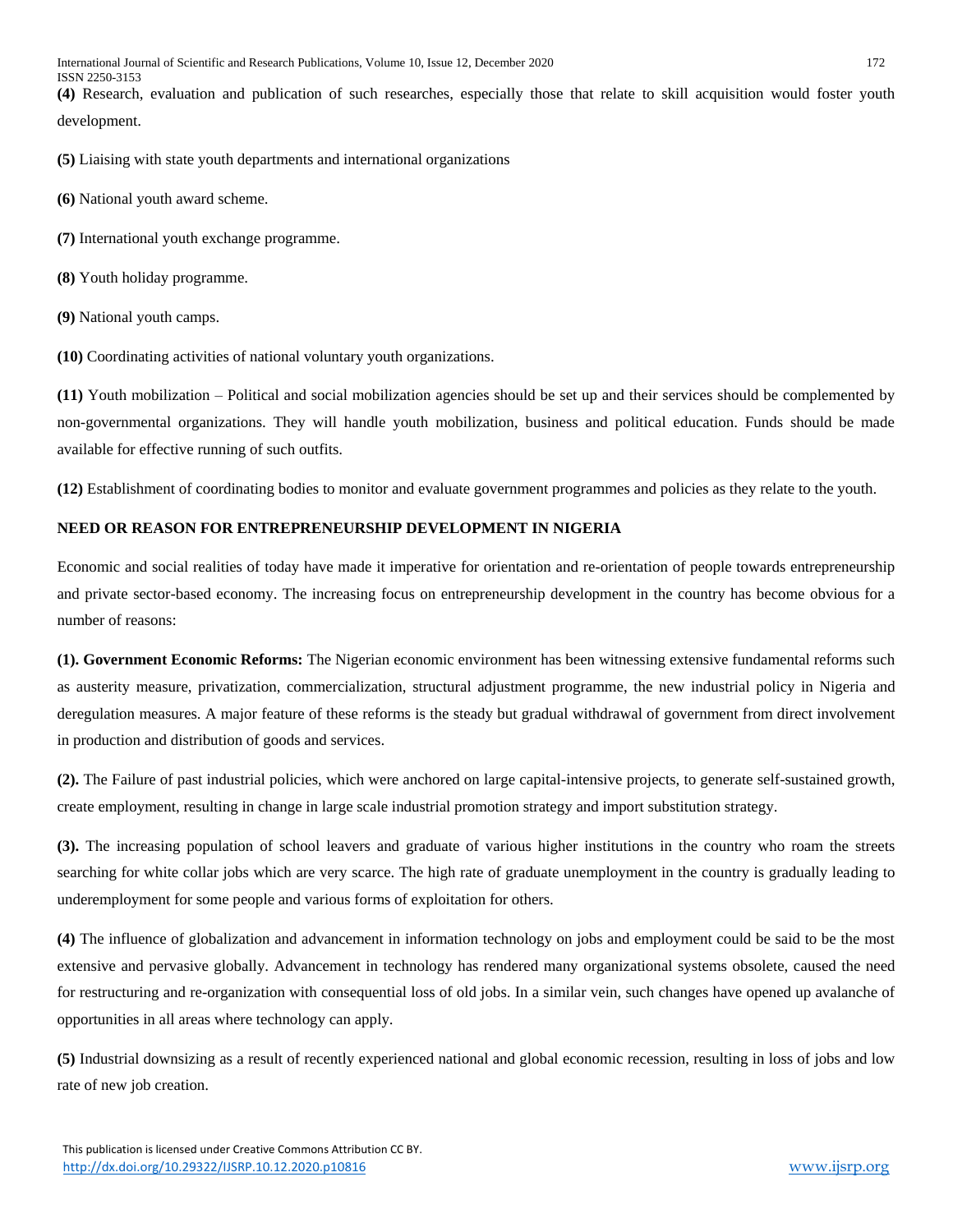**(6).** The federal government has also realized the significant importance of small and medium scale businesses in its current Poverty Eradication Programme. This could be seen from the entrepreneurship development aspect of small and medium enterprises (SMEs) that bear direct relevance to the empowerment of the population for sustainable development.

**(7).** The success stories of such countries like the United States of America (USA), India, Indonesia and Malaysia etc, where small business development has accelerated their economic and industrial transformation.

**(8).** Furthermore, the emerging social vision which supports women employment and economic empowerment to help reduce adverse economic pressures on the family has really created a need for entrepreneurship in our country.

#### **OBJECTIVES OF GOVERNMENT'S ENTREPRENUERSHIP EDUCATION**

The continuous increase in the rate of youth unemployment in the country may indicate lack of entrepreneurship rather than lack of opportunities. In 2006, the presidency directed all tertiary institutions to include Entrepreneurship Education (EED) as a compulsory course for all students with effect from the 2007/2008 academic session. The essence is to inculcate in the trainees the ability to identify and solve problems using creative and critical thinking, thus making them self-reliant. Thus, Entrepreneurship education (EED) as structured by government is intended to achieve the following objectives:

**(1).** To offer functional education to the youths that will enable them to be self-employed and self-reliant.

**(2.)** To provide the youths with adequate training that will enable them to be creative and innovative in identifying viable business opportunities.

**(3).** To reduce the high rate of poverty among Nigerians.

**(4).** To reduce rural urban migration.

**(5).** To provide the young graduates with enough training and support that will enable them establish a career in small and medium sized businesses.

**(6).** To inculcate the spirit of perseverance in youths and adults which will enable them to persist in nay business venture they embark on.

**(7).** To create a smooth transition from traditional to a modern industrial economy.

**(8).** To create employment.

**(9).** To serve as a catalyst for economic growth and development.

Entrepreneurship education is designed to enable students acquire skills, abilities and capabilities for self-employment rather than paid employment. It enables trainees or students to acquire basic skills, attitudes and ideas which will help them start new businesses. Generally, the main focus of entrepreneurship education in Nigeria is to empower our youths irrespective of area of specialization, with skills that will enable them to engage income generating ventures where they are unable to secure white collar jobs on graduation.

#### **CHALLENGES OF ENTREPRENEURSHIP IN EMPLOYMENT CREATION IN NIGERIA**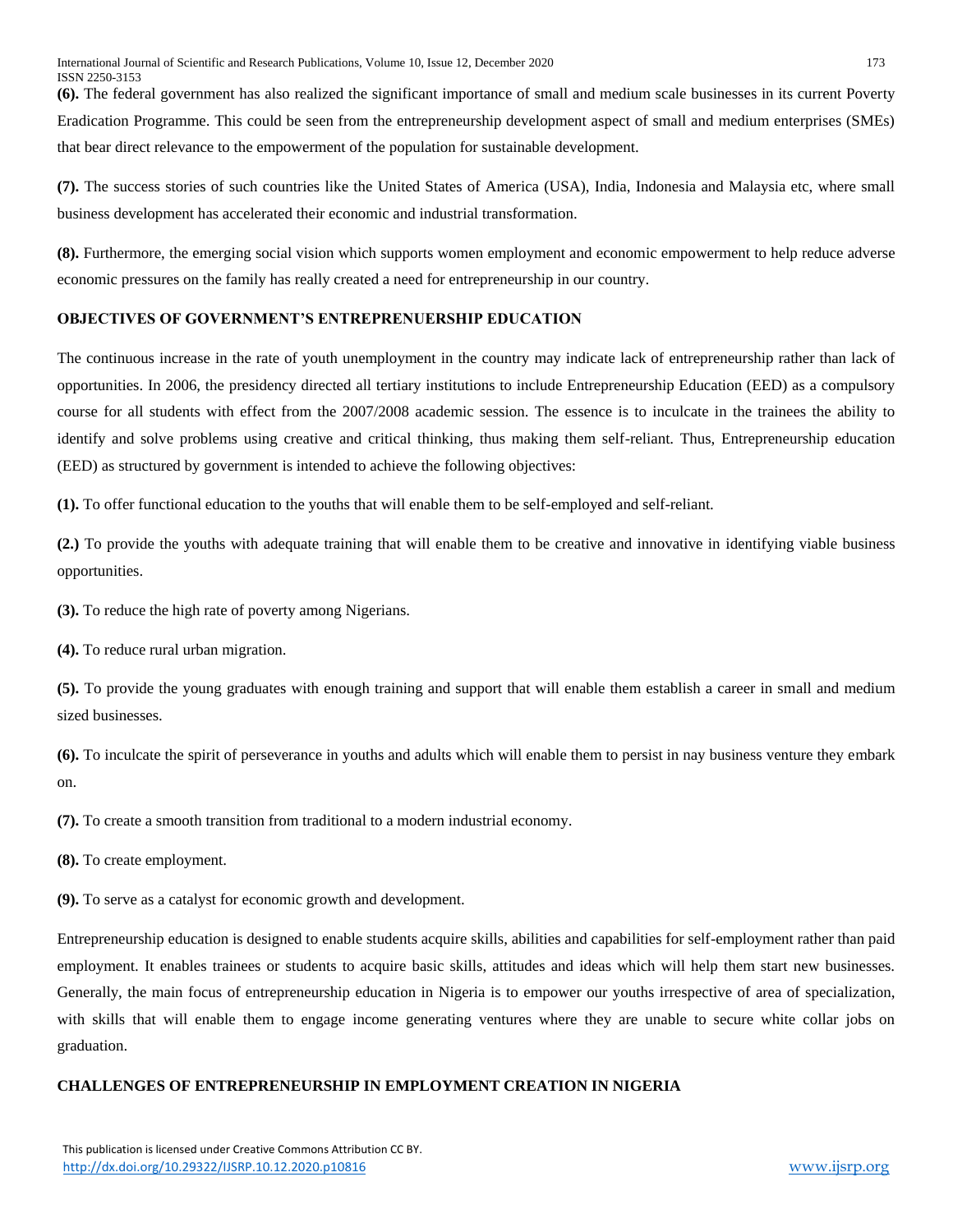Challenges of entrepreneurship development could either be economic resources or human resources. Economic resources are made up of labour, land capital and entrepreneurial abilities, which when combined produce a great output. The key roles of entrepreneurship include mobilization of domestic savings for investment, significant contribution to Gross Domestic Product (GDP) and Gross National Income (GNI), harnessing of local raw materials, employment creation, poverty reduction and alleviation, enhancement in standard of living, increase in per capita income, skills acquisition, advancement in technology and expert growth and diversification. Irrespective of the benefits associated with entrepreneurship, there are lots of barriers that have prevented youths from fully realizing their potentials and assuming responsibilities in the society.

**1. Absence of Infrastructural Facilities:** Basic infrastructural facilities aid the development of the mind and body and assist productivity in any environment. These facilities include good roads, good water supply, constant power supply or electricity, access to information and communication technology and other implements of trade. Where these are lacking in a country, the growth of the economy will be negatively affected. These basic work tools as well as the enabling environment is lacking in Nigeria. All these have made entrepreneurial activities cost intensive, unprofitable and uninteresting thereby dissuading and denying the youths from assuming entrepreneurial leadership positions.

**2. Inadequate Working Capital.** The availability of capital is central to the establishment and continued existence of any enterprise irrespective of the size, focus and objective. For an entrepreneur in Nigeria to start a business, he /she must have adequate funds. In a situation where the working capital is inadequate or unavailable, it becomes a problem. This is one of the main, if not the main challenge that young people encounter when opening a business. Banks are reluctant to give out loans to intending entrepreneurs especially when they are young people. The procedures for accessing such credits are often rigorous and dependent on the provision of collaterals which the potential entrepreneur may not possess. Therefore, intending entrepreneurs often fall back on their personal savings or on loans from family members and friends.

**3. Low Standard of Education:** The world today is a global village and since an intending entrepreneur must be conversant and in tune with events around and about him, education becomes a critical factor in preparing and empowering the entrepreneur with the qualities required of him. Unfortunately, the role of education in forming young people to become change agents seems to have been ignored. Year after year, the quality of education in the Nigerian institutions has gradually been on the decline, due to strikes and unqualified teachers. While those who stay in the system is as a result of the unavailability of alternative jobs. Lack of good education policy has been a major bane of education in Nigeria. The government does not give maximum priority to education. The schools are not adequately funded, equipped, regulated and managed to bring out their optimum potentials in youths and potential entrepreneurs.

**4. Lack of Adequate Training:** Absence of adequate training for students has made it difficult for them to propel transformation in the country. This challenges the future of the youth as entrepreneurs. Educational curriculum in Nigeria focuses more on the theoretical than the practical. Most employers are always compelled to retrain their employees due to lack of knowledge of basic work ideas or familiarity with the area of study of the employee. Technology has been used to improve the quality of life through the use of the computers and other technological discoveries such as the internet. Where the youth does not have the knowledge or skill of the latest technology, it affects their outlook to life. This also results in low morale, inefficiency and lack of confidence.

**5. Lack of Access to Local and International Markets:** The challenge of access to local and international markets stunt and retard entrepreneurial expansion because entrepreneurs find it difficult to successfully market and expand their business as a result of high cost of doing business. Enterprises can only succeed if awareness of market availability is created.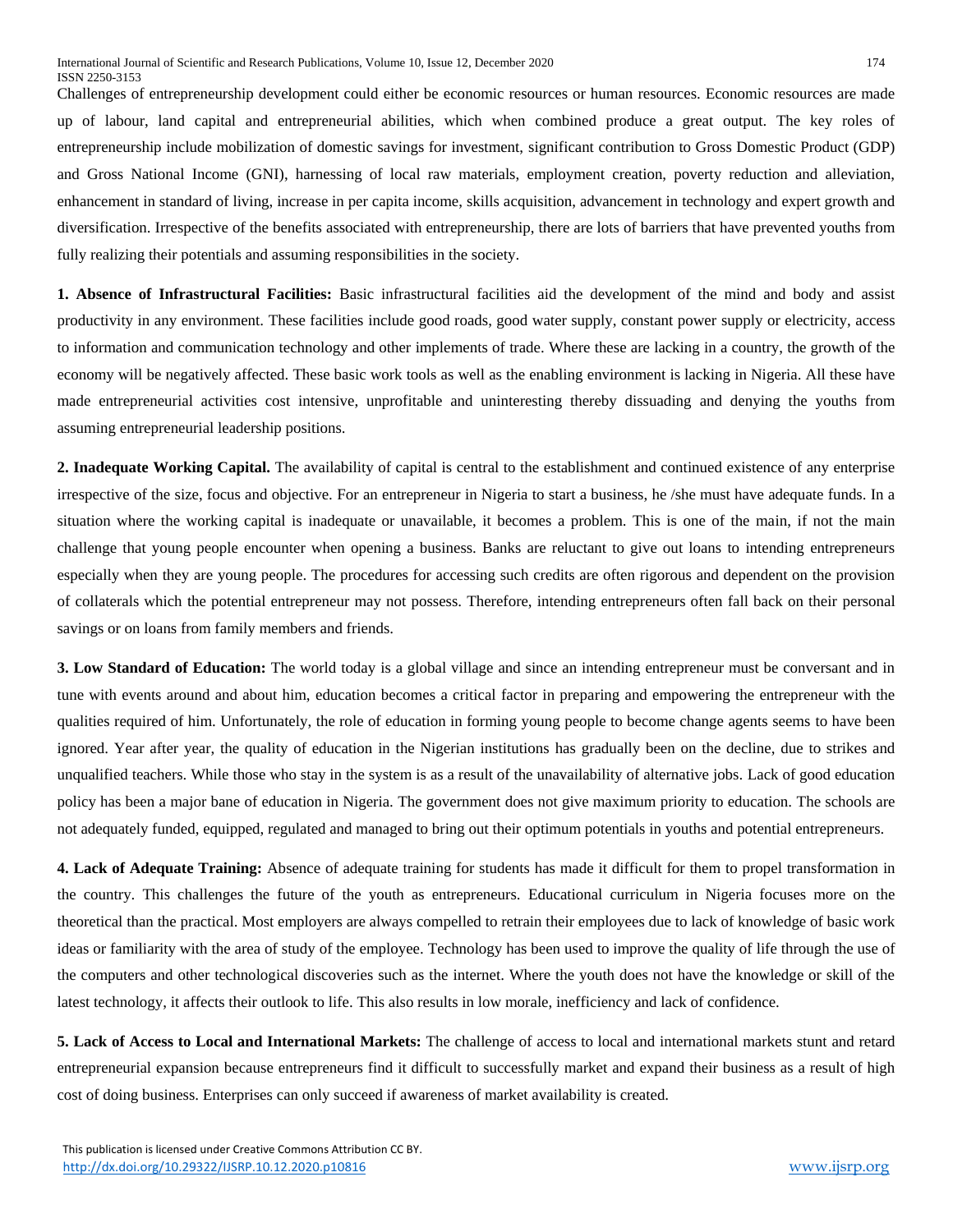**6.** Severe Infrastructure Deficits: Severe infrastructural deficits such as power and electricity that hamstring both new and existing businesses is also one of the challenges. In a report, the World Bank indicated that if government is able to remove power as a bottleneck, Nigeria will at least gain 30% competitiveness in production. It is therefore imperative that an effective energy policy be developed as business cannot thrive under a bad energy policy.

**7.** Inadequate access to finance and the absence of a viable credit policy that addresses the specific needs of enterprises also serve as a constraint.

**8.** Some of the he youths in most cases prefer businesses which will give them quick money to businesses such as agricultural ventures that take considerable time to mature to big profits.

### **HOW TO BECOME SELF RELIANT AND MAKE YOUR OWN WEALTH**

This can help the youths to make their own wealth and stop depending on others for survival particularly the government.

Becoming self-reliant is one thing that might seem difficult to so many young people in Nigeria. What is involved in being self-reliant is just some level of confidence, hard-work and persistence in what you really know how to do. Being self-reliant means that you can be able to proffer solutions to your own immediate problems. When you are self-reliant you can cater for others with your resources, rather than relying on income from someone or government paid jobs. Sometimes it might be good to rely on people for help, at least it gives them a sense that they existed and gave you help, as at the time you really needed help, but a person must learn to pass through life's difficulties and trials in order to attain his/her maximum capacity.

Many great people you see today, were self-reliant because they thought of what they could do to change their world, that is why you see them in the position they are in now.

From the forgoing, the following are the basic tips to become self-reliant:

**1. Think Broad of What You Can Possibly Do:** For you to be a self-reliant person in Nigeria, you have to think wide in order to discover what you are passionate about. You have to think of something that you would always love to do anywhere and anytime. When you are able to think broad of what you can possibly do, it is just so easy to become a self-reliant person in Nigeria. It is a known fact that many unemployed youths in Nigeria does not think broad on what they can do for themselves to be self-reliant or independent rather they solely depend on the government for employment. Once you think broad and discover what you can do best, government may intervene through its youth employment policies to support you.

**2. Have a Mindset that You Can Be Independent:** Many Nigerians, especially the young people feel that they would have to attain a certain age and academic qualification before they can start fending for themselves, but that is a wrong perception. As a Nigerian youth, you have to be self-reliant by gaining entrepreneurial skills that will give you the mindset of being an independent person. If you also observe, in developed places, youths bring up innovative ideas and people would invest in it and in turn it would bring in profit for the youth as a reward, that is a clear situation of a youth being self-reliant. Having a mindset that you would have to depend on someone for help would likely make you not to succeed, because it would limit you from so many things. If you take a look at the Nigerian population, you would discover that you can become a successful person by bringing up ideas that can be profitable, which benefit the masses.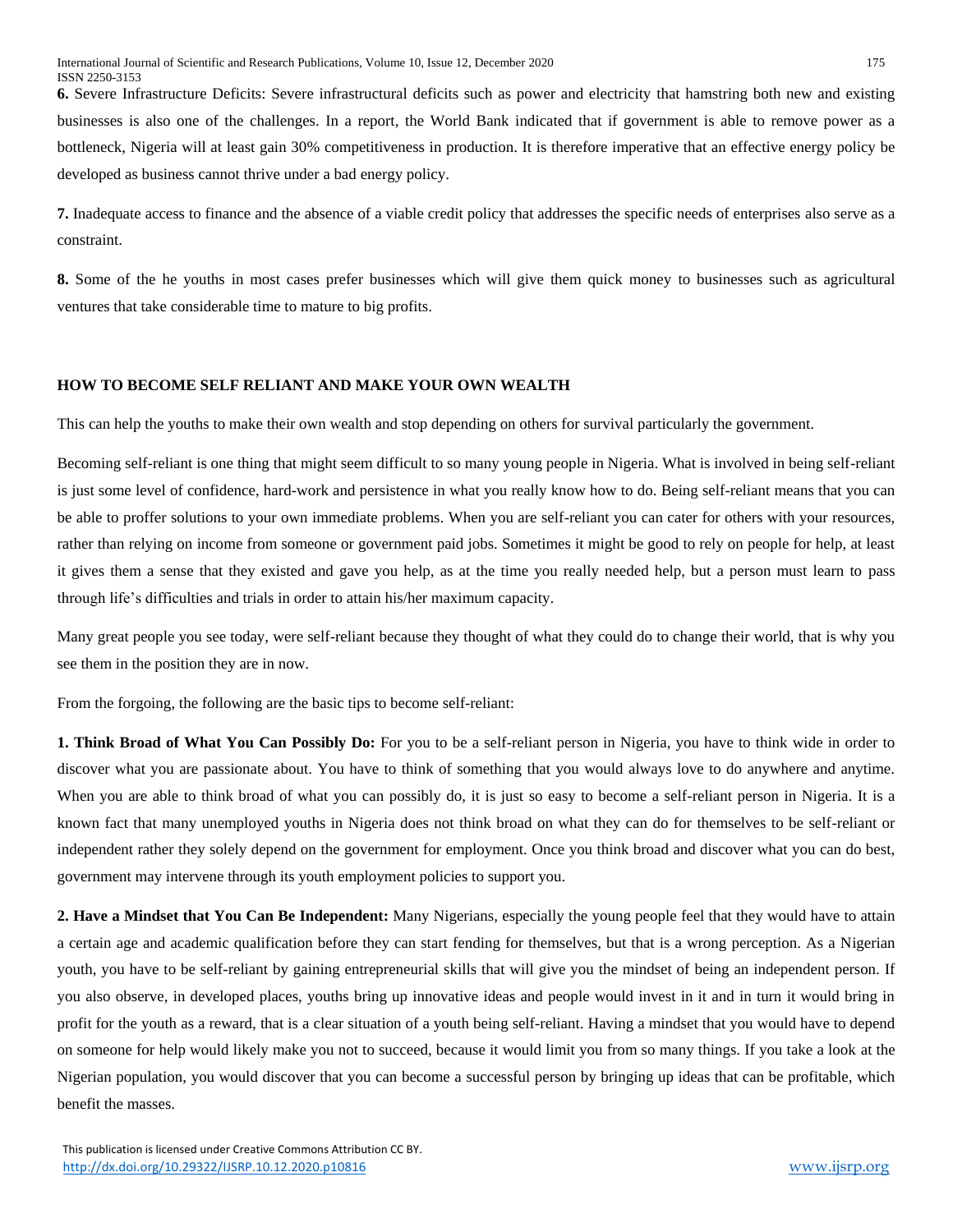**3. Pursue Your Dreams:** As a person who is hoping to be self-reliant in Nigeria, you have to do something that you love in order not to depend on people or the government for help. If you know how to sing, then sing well and be self-reliant, if you know how to dance, then dance well and be self-reliant, if you know how to write, then write well and be self-reliant and so on and so forth. It all depends on you. No man was born without talent. Discovering your talent and pursuing it at all cost can make you to become a selfreliant person. It might be tough learning how to be self-reliant, but you just have to pass through rough roads in order to discover your true potentials. Being self-reliant has to do with knowing your responsibilities and learning how to manage them by proffering the right solutions without external help.

**4. Think of Alternative Sources of Income:** A young Nigerian can be self-reliant by thinking of [alternative](http://makemoneyonline.com.ng/) ways to make money. Look at an example that illustrates this: You are a man and all you do is depend solely on your salary that the government pays you at the end of each month, let say government was not able to pay you for a particular month and you do not have any other source of income then does it mean you and your family would go hungry? Would you not pay the bills? But when you had already thought of alternative sources of income, you are automatically going to escape a bad situation by being self-reliant. Executing the plan, you had in mind of other ways to make money. There are several businesses you could do to boost your income that would not affect your normal job. All you have to do is create a little time for it and some investment that would not cost you much. Generally, what this point is trying to say is that thinking of alternative sources of income would surely make you to be self-reliant.

**5. Understand Basic Things:** If you really want to be a self-reliant person in Nigeria, then you would have to learn and understand basic things. You need to have a fair knowledge of many things that happen around you, even though you must have been specialized in one thing. Let us take a look at a situation where a man is an engineer and all he knows is about construction and the like, when he gets home, his wife cooks and he eat well but he does not know how to cook. But there is this weekend, where his wife travelled for a function and he was home and no food at home, does it mean that he would not eat the whole weekend, simply because he does not know how to cook? That shows he lacks "self-reliance". Your ability to do some certain things at some certain conditions makes you a self-reliant person. When you have basic understanding of things that happen within Nigeria, you can know what to do and how to do it without asking or relying on people for help.

# **WHAT SHOULD THE YOUTHS DO IN AN ENVIROMENT WHERE GOVERNMENT JOBS ARE NOT READILY AWAILABLE?**

Crime is on the increase in Nigeria today because so many youths are jobless. Little is done to support Government efforts to engage the thoughts and energies of the youths. They have great potentials to create jobs for themselves and others, but cannot afford the cost of training. I believe, if given the opportunity, they will be resourceful to themselves and the country at large.

At this juncture, the youths are encouraged to engage themselves in specific trade areas such, bead making, shop making, hair dressing, computer training, tailoring, photography, videography, instrumentation, hair cutting, making of cosmetics, making of shoes, catering and confectioneries, interior and exterior decoration and learn some skills like welding, mechanic, building, panel beating among many others.

If Nigerian youths are to succeed, they must remain focused and stop over-reliance on the governments to pursue their dreams. Never wait for the government to do something for you. Its job is to create an enabling environment. Youth do not have to give up, you have to keep going. When you see your business is outdated, innovate. The youths should not pay attention to naysayers and instead focus more on putting their ideas to work. You will want to start a business and you will find people who will tell you that it will not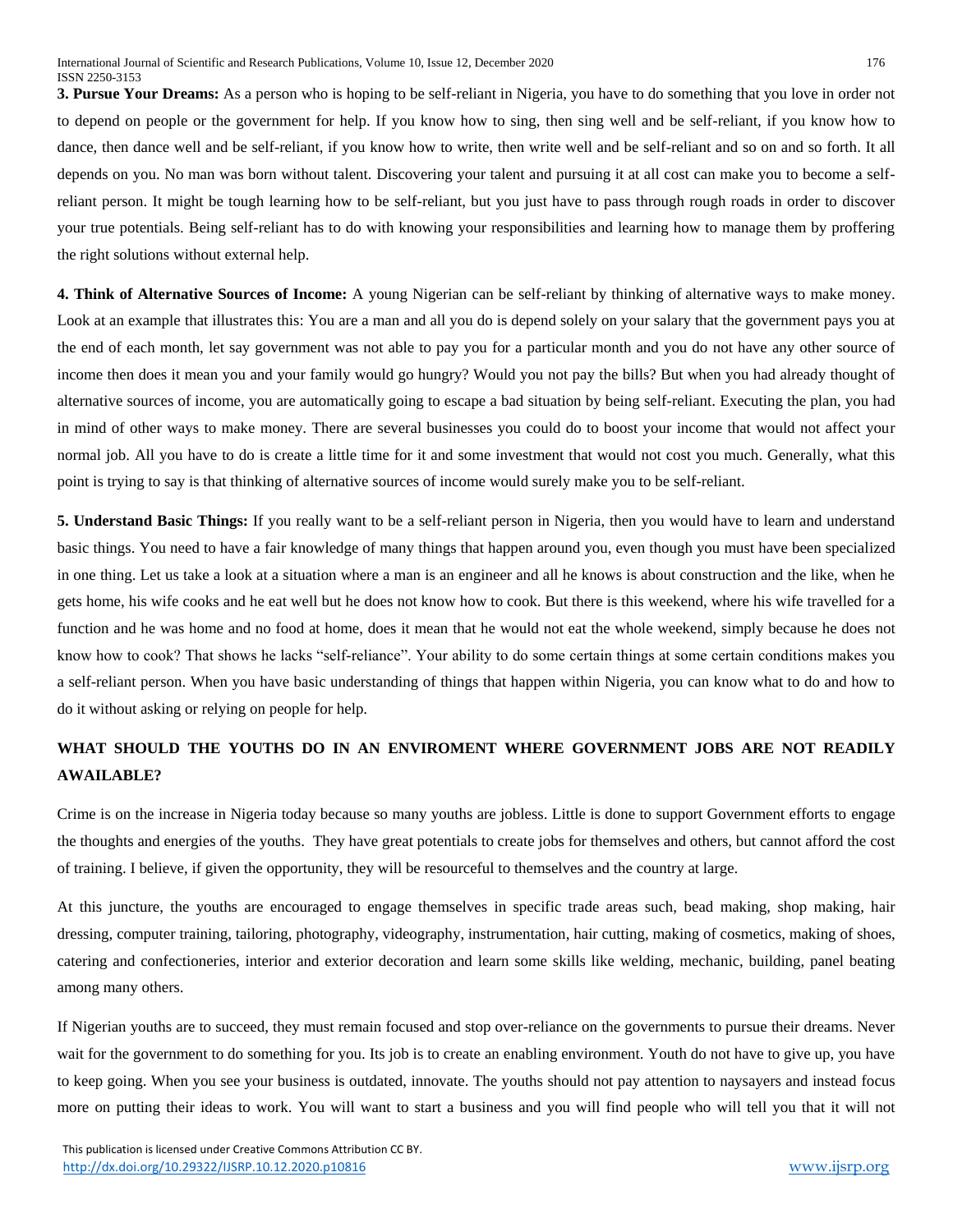succeed because there is so much competition, more money, more infrastructure, and more resources but that not derail you. There were many young and successful Africans who today are recognized and respected in America, Europe and the rest of the world, because they had succeeded exceptionally to become the best in a foreign country. The most important thing is to move from thinking, planning, preparing to implementing and do not get discouraged if you fail. Many people have had too many failures in life, they have made many mistakes and they always concentrate more on not repeating the same mistake. Mistakes will be made but you must move forward. Nigerian youths should seize opportunities to innovate and turn their challenges into profitable ventures. Young people have to be the driving force and take charge to build the future that Nigerians want. Work collectively and promote entrepreneurship, job creation for the better future of Nigeria. Work hard and you're your entrepreneurial dreams into working businesses.

Only a paradigm shift in the social consciousness of the literate youth can stem the surging tide of unemployment in Nigeria. Nigeria is a massive opportunity for innovative and enterprising young people to thrive. It is ironic that we have lots of unemployed graduates when there are lots of societal needs that are not being met in the Nigerian market. Entrepreneurs are created through education, experience and mentorship. Nobody is born with exceptional entrepreneurial insight, ability or skills. With the right skills and attitude, any Nigerian youth with ambition and ideas can go far because of the existing limitless opportunities in the market. Nigeria represents an exceptional and extremely exciting opportunity for young and smart entrepreneurs with guts. The Nigerian youths should get over the fixation for paid employment and to boldly venture into the uncharted informal sector.

#### **How Importance is Skill Acquisition for the Nigerian Youths?**

A skilled person can survive in any environment. As water is very essential to human life, so is skill training and acquisition needed in the life of every serious-minded human being. Skills can do a lot of great work in the life of every living soul. Lack of entrepreneurial skills is one of major the causes of unemployment and corruption. Youths are to gain skill in areas such as: Computer Literacy, Fashion and Designing, Cosmetology, Catering and Hotel Management, Bag/Shoe making, Hair Dressing, Bead-making and others.

The importance of entrepreneurial skill development in our society today cannot be over emphasized because gone are the days when jobs were available everywhere both in the private and public sectors of the economy and employers go about looking for potential graduates for employment. The question of choice of job or the type of employer one would like is now a story and thing of the old. White collar jobs are scarcely available. Hence many graduates are desperate to get any job to keep body and soul together. Indeed, there is paradigm shift in the labour market.

Therefore, the need to acquire and develop specific entrepreneurial skills cannot be neglected because entrepreneurship is vital to creating employment and indeed a special form of employability for graduates. Empowerment helps individuals or groups to fully access personal/collective power through knowledge, skills and motivation for proper functioning in their society and contribution to the economy. The importance of acquiring entrepreneurial skills includes:

(**1). Self-employment:** A self-employed person can never go hungry because the skill he acquired provides food for him/her on a daily basis. But one who lacks skill acquisition will find it difficult to be self-employed because he/she has nothing to offer.

**(2).** Helps the society not to depend on white collar jobs.

**(3).** Helps youth develop a positive attitude towards work and labour.

**(4)** It reduces poverty.

 This publication is licensed under Creative Commons Attribution CC BY. <http://dx.doi.org/10.29322/IJSRP.10.12.2020.p10816> [www.ijsrp.org](http://ijsrp.org/) **(5).** Helps youth to be self-reliant and independent.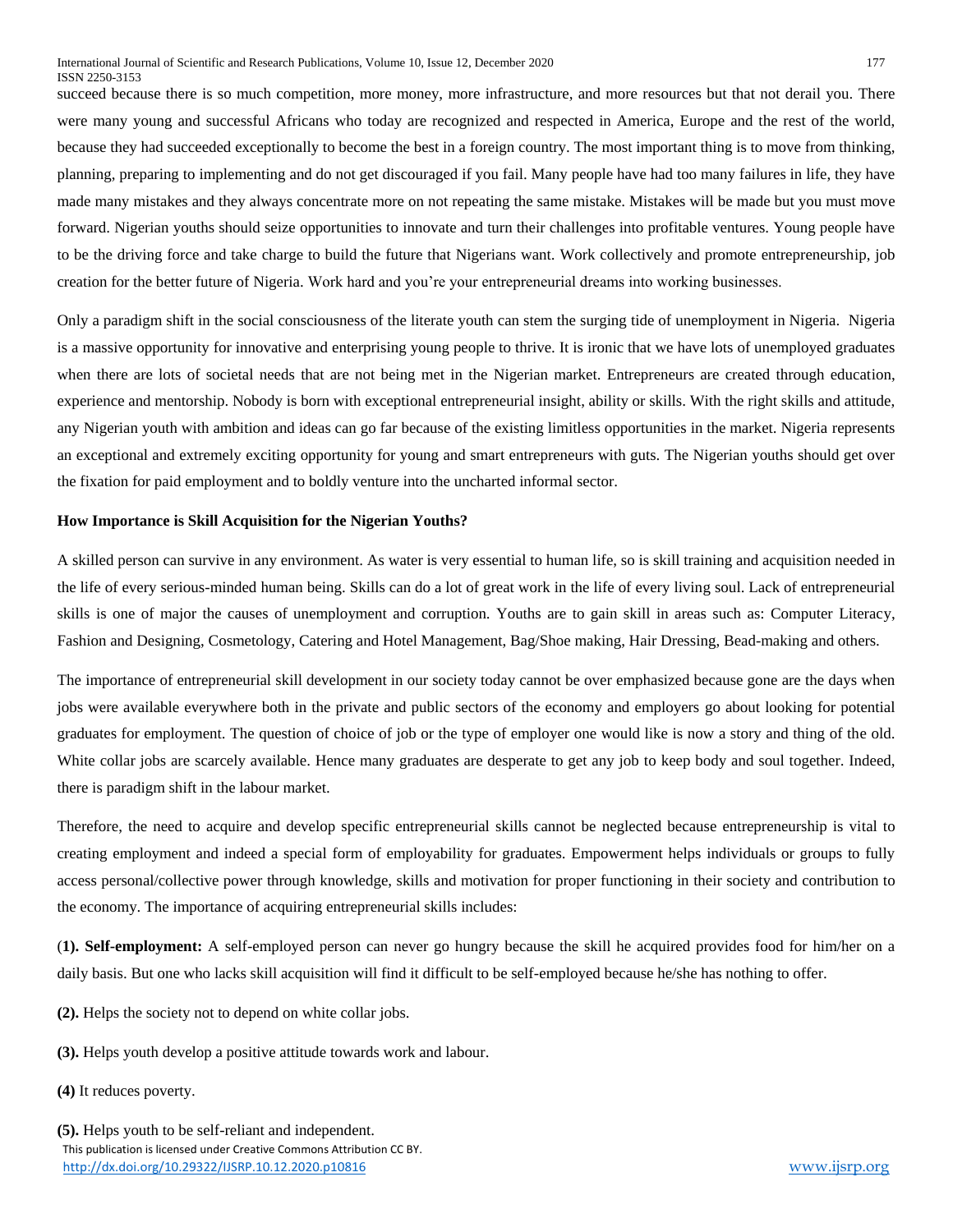Have you ever seen someone who acquires many skills alone? Such person is classified as someone who is up and doing. Those who have many skills stand the chance of gaining more jobs from many establishments. People who have many skills are being searched for by many companies. Company A, B & C stand in a queue fighting over one person. They are searched for because they can do many functions due to the series of skills possessed.

Here are some of the major probably thousands of things to consider when deciding to become self-employed:

**(1) Create goals you control:** When working on a salary, goals change constantly and are out of individual direct control. While still having to meet the requests of customers, being self-employed can provide a more effective way of creating a more balanced lifestyle.

**(2) Create agendas and plans that support your goals:** Again, when working on a salary, the plans and agendas that are meant to meet the goals of the company change constantly. In a self-employed environment, plans and agendas that direct marketing, sales, production, and distribution can be developed and sustained with more consistency and effectiveness.

**(3) Develop the resources, talents and skills that build and sustain a business:** As a self-employed business person, developing the skills to negotiate contracts, manage employees and contractors, and manage time becomes even more important. In many ways, being self-employed is the most dynamic learning experience an individual will ever encounter.

**(4) Stress can be reduced dramatically:** Building a business that is suited to personal talents and skills creates an incentive to get up in the morning because it is something the individual enjoys doing. It can also give a sense of satisfaction and accomplishment at the end of the day. Added to this, a certain degree of financial comfort and stress can be reduced dramatically.

#### **CONCLUSION**

Today, we should know that entrepreneurship is promoted as an effective means of stimulating economic growth and development through the generation of greater employment opportunities for the youths. Lessons obtained from this paper will impart entrepreneurship skills and attitudes to the youths as well as dispose them towards establishing their own businesses. It will further reduce youth unemployment and empower them to contribute positively in the nation's economic development. It is hoped that the paper will educate the youths on the need for them to be self-reliant and self-employed that will make them to rise out of poverty and be self-employed and self-reliance. These youths would become skill vendors to train other unemployed youths. This would increase job opportunities and develop the economy of the nation. When the youths are engaged meaningfully in this way youth restiveness and crime would be reduced and people will live in peace and harmony.

However, rural youths in Nigeria have the potentials needed to participate effectively in agricultural development. Major problems encountered by youths in agriculture include lack of interest in agriculture as a result of drudgery in farm operations, lack of competitive market for agricultural products, lack of start-up capital, inadequate labour saving technologies for ease of operations, inadequate finance/credit facilities, among others. As a result, they are faced with serious economic challenges which result in undue poverty and vulnerability. This has also made youths to seek employment in other sectors of the economy in order to empower themselves economically, resulting in rural-urban migration and leaving the bulk of agricultural production in the hands of old people who often times produce at a subsistence level. These problems associated with unemployment can be solved by empowering the youths through agricultural development programmes which will enable them to have opportunities for self-employment in agriculture. There is therefore need for specific measures to be taken in order to address poverty among youths. The empowerment of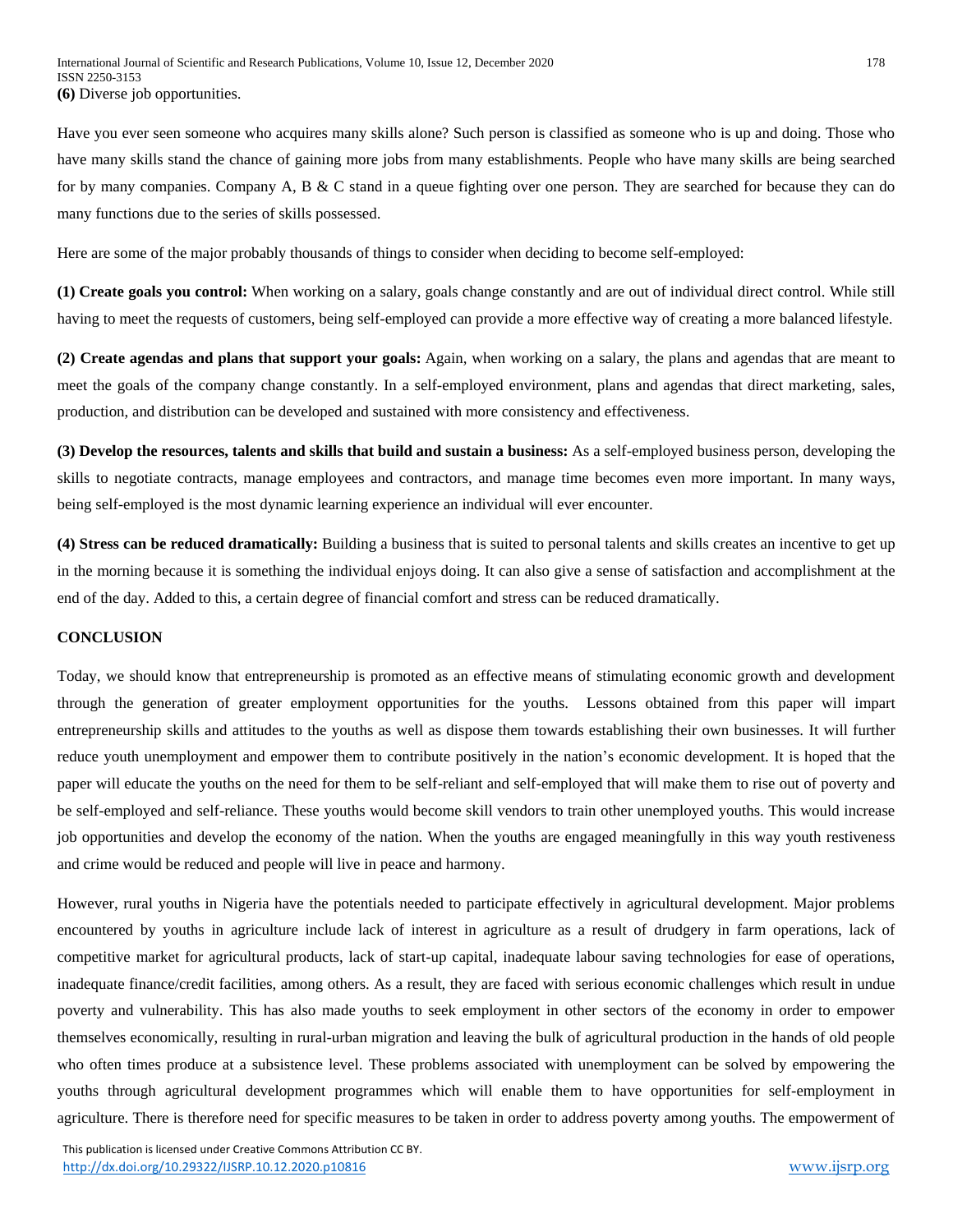youths through agricultural development programmes will reduce poverty and provide them with opportunities that will enable them to be gainfully employed. Governments at various levels are encouraged to promote youths in agriculture through creating awareness on Youth Employment in Agriculture Programme to enable young people to know about the programme and participate actively for enhanced agricultural productivity, increased food security as well as empowering them economically. Most rural youths do not foresee a prosperous future for themselves in the agriculture sector, mostly because of lack of profitability of agricultural activities and lack of physical and social infrastructure in rural areas. These infrastructures are necessary in order to reduce rural-urban migration and keep youths in rural areas as well as promote their interests in agriculture. Finally, dependent people often fail to find the motivation to solve problems on their own. Hence, self-reliance is vital for the Nigerian youth to successfully govern their own lives and economy.

Finally, In the face of the serious and growing threat of youth unemployment in Nigeria today, the need for the Nigerian youths of today to seek avenues for self-employment, self fulfilment and financial breakthrough is very crucial.

#### **RECOMMENDATIONS**

The paper recommends the following:

**(1).** Entrepreneurship should be taught as an activity (practical) and not just as an academic field or Entrepreneurship studies should be largely practical based to enable students acquire adequate skills and knowledge needed for self-employment.

**(2).** Appropriate conducive environment such as quality infrastructural facilities and start-up capacity should be provided to the youth by the government. In other words, Government should provide basic infrastructures such as regular power, good roads, communication etc for entrepreneurship to boost the Nigerian economy.

**(3).** There is the need for government to provide an enabling environment in the area of security as no meaningful entrepreneurial activity can take place in a volatile or crisis prone economy.

**(4).** It should be made compulsory for students of tertiary institutions to produce marketable products in their areas of entrepreneurial choice before graduation. This will enable them take entrepreneurship education very serious.

**(5).** There is also the need to place students on industrial attachment in relevant firms and industries for a specified period of time. This gesture will help solve the problem of theoretical learning of entrepreneurship education.

**(6).** Tertiary institutions require adequate funding by their sponsors. This will enable them acquire facilities for effective learning of entrepreneurship education.

**(7).** Staff training and retraining should be encouraged. This will enable trainees acquire modern skills as well as rich knowledge in the teaching of entrepreneurship studies, since one cannot give out what he does not have.

**(8).** The youths should be properly encouraged to become entrepreneurs through implementation of relevant policies, in order to forestall the problem of graduate unemployment in the country.

**(9).** Government should play a vital role in creating enabling environment to ensure that the youths who are in private business, are not unduly harassed by thugs hired by Government in the name of revenue generation.

**(10).** Tax holiday should be granted to youths who are engaged in micro businesses for a reasonable period of time.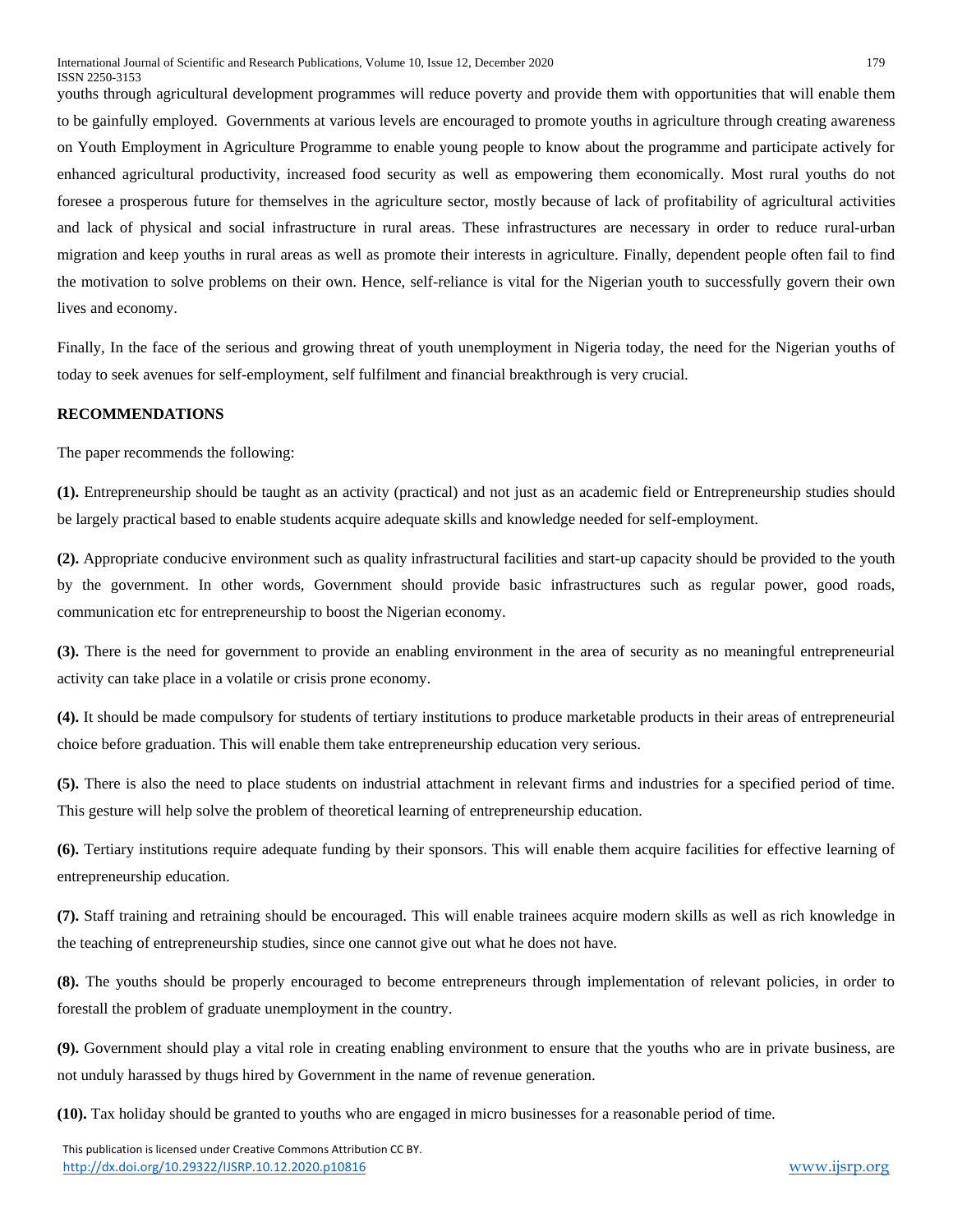**(11).** Government should review and produce an appropriate youth development policy that outlines measures to reduce youth migration from rural to urban areas in order to sustain the agricultural human resources requirement and empower youths. In order to attract youths to agriculture, attitudes must change among rural communities to perceive it as a business and make it commercially viable.

**(12).** Efforts should be made to integrate the views of youths into developmental efforts in order to address the actual needs of the youths, thus making agricultural development planning and management sensitive to their needs.

**(13).** Rural youths should be involved in the drafting, implementation, monitoring and evaluation of policies and programmes related to agriculture.

**(14).** Education and capacity-building programmes for rural youths should be defined in a more participatory way and focused on agricultural best practices, land laws and knowledge sharing.

**(15).** Agriculture should be included as a compulsory subject in Nigerian schools starting from primary education curriculum in order to promote interest in farming among youths.

**(16).** Informal education programmes should also be implemented in rural areas to change the mind set parents have about agriculture.

**(17).** There should be regular seminars, workshops and conferences for staff, students and the general public to strengthen and refocus on entrepreneurial education. Strengthening research and capacity of researches into evidence-based researches will promote participatory methods. This will encourage synergy among government, private sectors and the general public on the need for encouraging and developing entrepreneurial spirits among students.

**(18).** Government should increase the budget for the implementation of government policy on mandatory entrepreneurship education and the budgeted sum should be released in order to actualize the purpose of the funding.

**(19).** Youths should be introduced to entrepreneurial activities at their early stage to enable them grow alongside with it in and out-ofschool programmes. Government should incorporate practical/field training scheme in the existing mandatory entrepreneurship curriculum of tertiary institutions.

**(20).** Entrepreneurship lectures, teachers/trainers should periodically be retrained and encouraged in the area of research to update their skills in order to be relevant in today's era of dynamic and globalized environment.

**(21).** Education curriculum must be immediately revised to incorporate skills and enterprise development. Hence a process or a program geared towards training youths in Nigeria in the act of entrepreneurship. They ought to be progressive, proactive and pragmatic.

**(22).** The government must be willingly to fund entrepreneurship activities since finance is one of the issues hindering entrepreneurship development in Nigeria.

**(23).** Nigerian government should strengthen the legal framework for entrepreneurship development programmmes, mandating states participation in the NDE and Amnesty programmes to ensure that strengths and potentials of the youths are geared towards economic developments rather than violence

**(24).** Government should create labour market that work better for the youths.